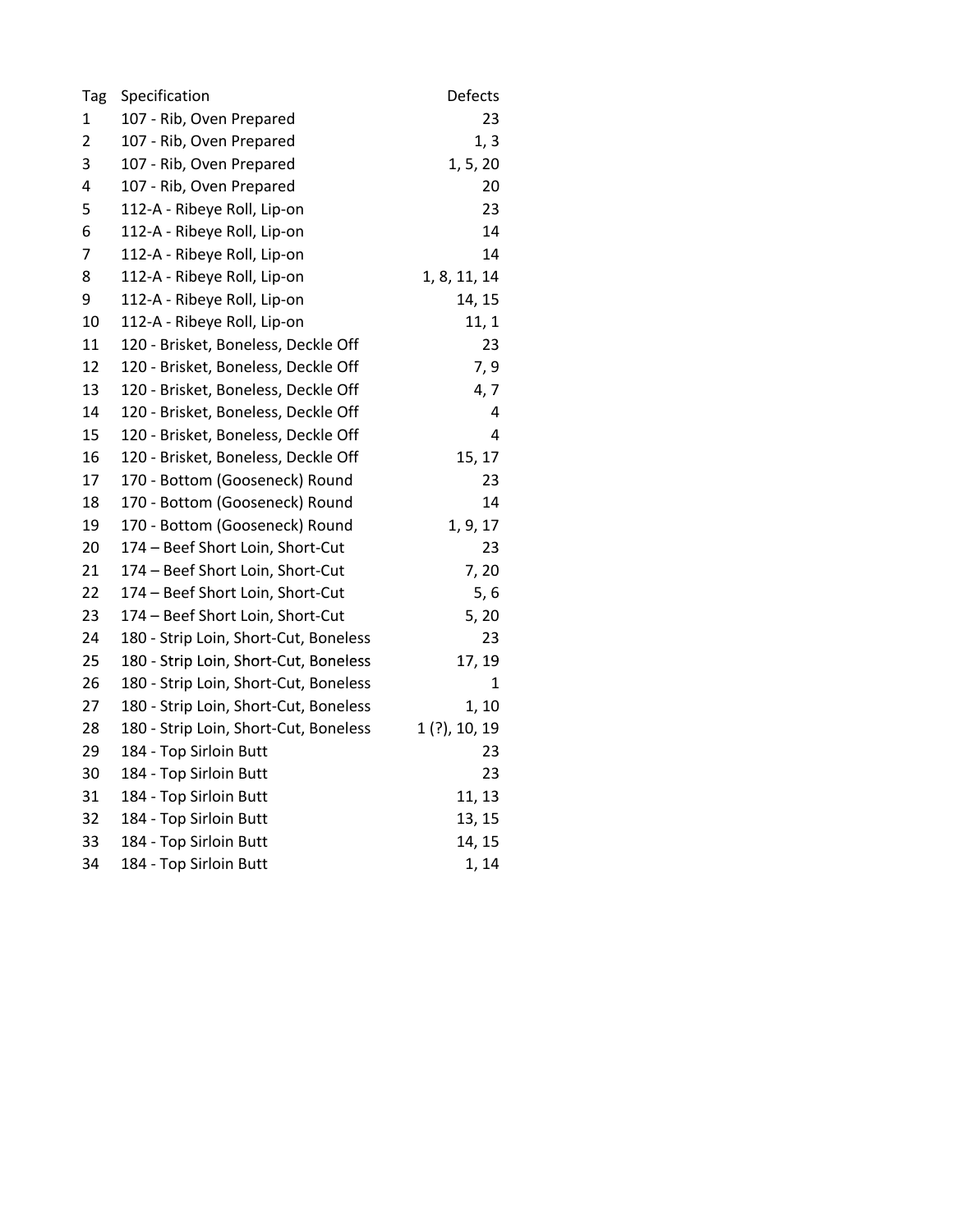| Tag Specification                      | <b>Defects</b> |
|----------------------------------------|----------------|
| 35 204 - Rib Rack                      | 23             |
| 36 204 - Rib Rack                      | 5, 20          |
| 37 232 - Loin, Trimmed                 | 23             |
| 38 232 - Loin, Trimmed                 | 5, 6, 10, 20   |
| 39 207 - Square-Cut Shoulder, Single   | 23             |
| 40 207 - Square-Cut Shoulder, Single   | 11, 20         |
| 41 207 - Square-Cut Shoulder, Single   | 11             |
| 42 207 - Square-Cut Shoulder, Single   | 17, 20         |
| 43 233A - Leg, Lower Shank Off, Single | 23             |
| 44 233A - Leg, Lower Shank Off, Single | 1, 9, 10, 17   |
| 45 233A - Leg, Lower Shank Off, Single | 1              |
| 46 233A - Leg, Lower Shank Off, Single | 9, 10, 17      |